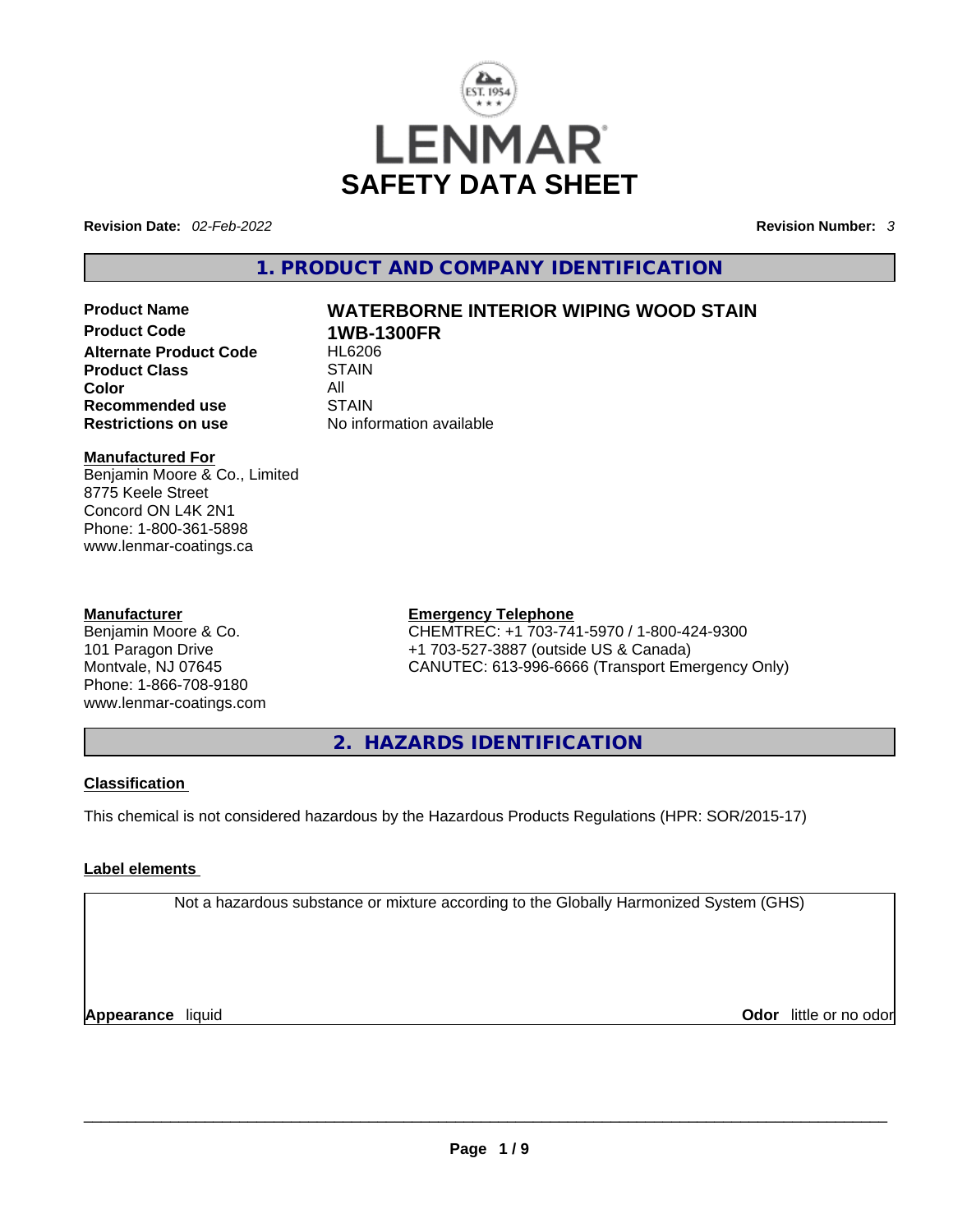#### **Other information**

No information available

 **WARNING:** This product contains isothiazolinone compounds at levels of <0.1%. These substances are biocides commonly found in most paints and a variety of personal care products as a preservative. Certain individuals may be sensitive or allergic to these substances, even at low levels.

#### **3. COMPOSITION INFORMATION ON COMPONENTS**

| <b>Chemical name</b> | CAS No.    | Weight-% | Hazardous Material<br>Information Review Act date exemption granted<br>registry number<br>(HMIRA registry $#$ ) | Date HMIRA filed and<br>(if applicable) |
|----------------------|------------|----------|-----------------------------------------------------------------------------------------------------------------|-----------------------------------------|
| Kaolin, calcined     | 66402-68-4 | - 5%     |                                                                                                                 |                                         |
| Nepheline svenite    | 37244-96-5 | $-5%$    |                                                                                                                 |                                         |

\*The exact percentage (concentration) of composition has been withheld as a trade secret

|                                                       | 4. FIRST AID MEASURES                                                                                                                        |  |
|-------------------------------------------------------|----------------------------------------------------------------------------------------------------------------------------------------------|--|
| <b>General Advice</b>                                 | No hazards which require special first aid measures.                                                                                         |  |
| <b>Eye Contact</b>                                    | Rinse thoroughly with plenty of water for at least 15<br>minutes and consult a physician.                                                    |  |
| <b>Skin Contact</b>                                   | Wash off immediately with soap and plenty of water while<br>removing all contaminated clothes and shoes.                                     |  |
| <b>Inhalation</b>                                     | Move to fresh air. If symptoms persist, call a physician.                                                                                    |  |
| Ingestion                                             | Clean mouth with water and afterwards drink plenty of<br>water. Consult a physician if necessary.                                            |  |
| <b>Most Important Symptoms/Effects</b>                | None known.                                                                                                                                  |  |
| <b>Notes To Physician</b>                             | Treat symptomatically.                                                                                                                       |  |
|                                                       | 5. FIRE-FIGHTING MEASURES                                                                                                                    |  |
| <b>Suitable Extinguishing Media</b>                   | Use extinguishing measures that are appropriate to local<br>circumstances and the surrounding environment.                                   |  |
| Protective equipment and precautions for firefighters | As in any fire, wear self-contained breathing apparatus<br>pressure-demand, MSHA/NIOSH (approved or equivalent)<br>and full protective gear. |  |
| <b>Specific Hazards Arising From The Chemical</b>     | Closed containers may rupture if exposed to fire or<br>extreme heat.                                                                         |  |
|                                                       |                                                                                                                                              |  |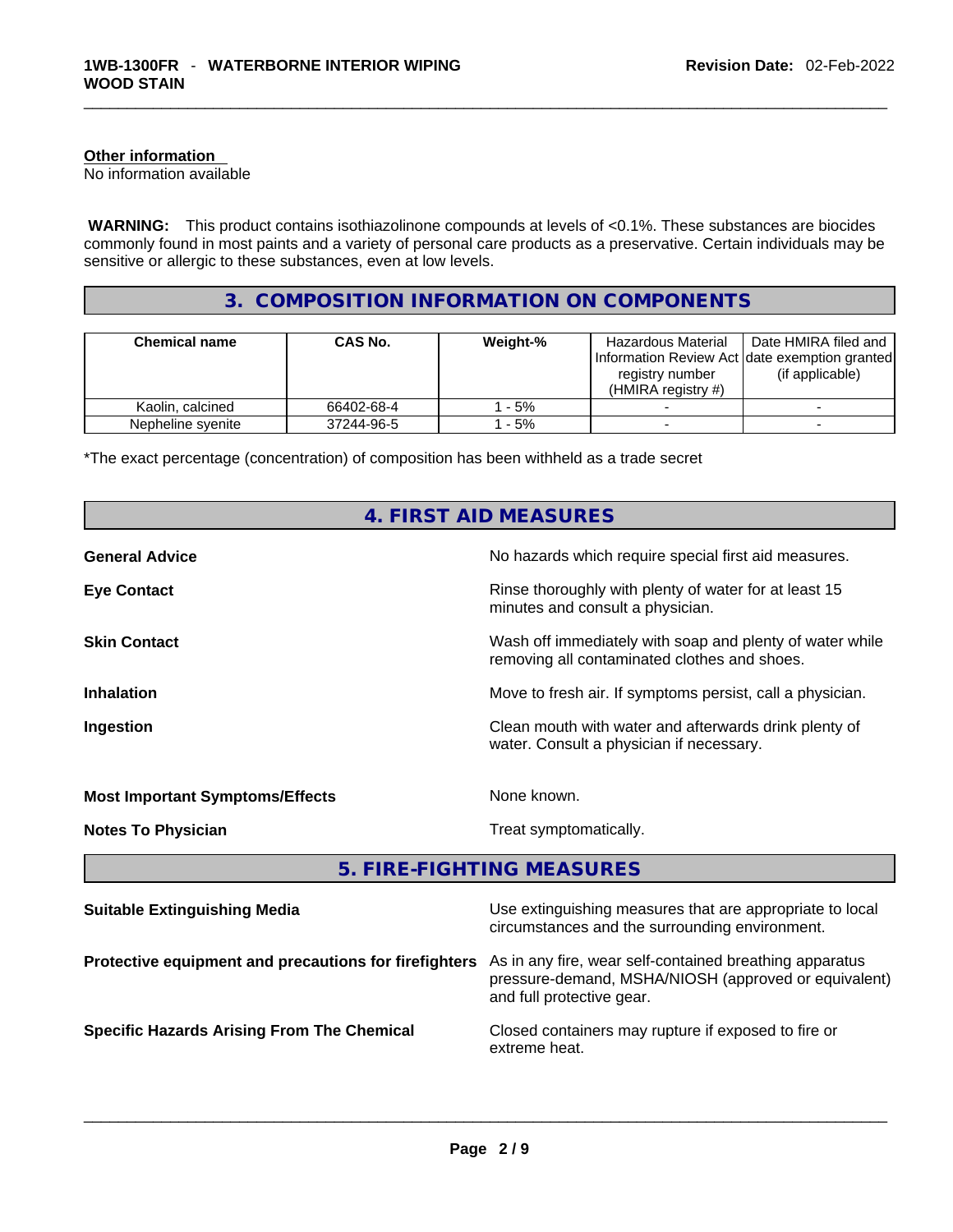| <b>Sensitivity to mechanical impact</b>                                          | No.                                                     |
|----------------------------------------------------------------------------------|---------------------------------------------------------|
| Sensitivity to static discharge                                                  | No.                                                     |
| <b>Flash Point Data</b><br>Flash point (°F)<br>Flash Point (°C)<br><b>Method</b> | Not applicable<br>Not applicable<br>Not applicable      |
| <b>Flammability Limits In Air</b>                                                |                                                         |
| Lower flammability limit:<br><b>Upper flammability limit:</b>                    | Not applicable<br>Not applicable                        |
| <b>NFPA</b><br>Health: 1<br><b>Flammability: 0</b>                               | <b>Special: Not Applicable</b><br><b>Instability: 0</b> |
| <b>NFPA Legend</b>                                                               |                                                         |

- 0 Not Hazardous
- 1 Slightly
- 2 Moderate
- 3 High
- 4 Severe

*The ratings assigned are only suggested ratings, the contractor/employer has ultimate responsibilities for NFPA ratings where this system is used.* 

*Additional information regarding the NFPA rating system is available from the National Fire Protection Agency (NFPA) at www.nfpa.org.* 

#### **6. ACCIDENTAL RELEASE MEASURES**

| <b>Personal Precautions</b>      | Avoid contact with skin, eyes and clothing. Ensure<br>adequate ventilation.                          |
|----------------------------------|------------------------------------------------------------------------------------------------------|
| <b>Other Information</b>         | Prevent further leakage or spillage if safe to do so.                                                |
| <b>Environmental precautions</b> | See Section 12 for additional Ecological Information.                                                |
| <b>Methods for Cleaning Up</b>   | Soak up with inert absorbent material. Sweep up and<br>shovel into suitable containers for disposal. |

**7. HANDLING AND STORAGE** 

| <b>Handling</b>               | Avoid contact with skin, eyes and clothing. Avoid breathing<br>vapors, spray mists or sanding dust. In case of insufficient<br>ventilation, wear suitable respiratory equipment. |
|-------------------------------|----------------------------------------------------------------------------------------------------------------------------------------------------------------------------------|
| <b>Storage</b>                | Keep container tightly closed. Keep out of the reach of<br>children.                                                                                                             |
| <b>Incompatible Materials</b> | No information available                                                                                                                                                         |
|                               |                                                                                                                                                                                  |

#### **8. EXPOSURE CONTROLS/PERSONAL PROTECTION**

**Exposure Limits**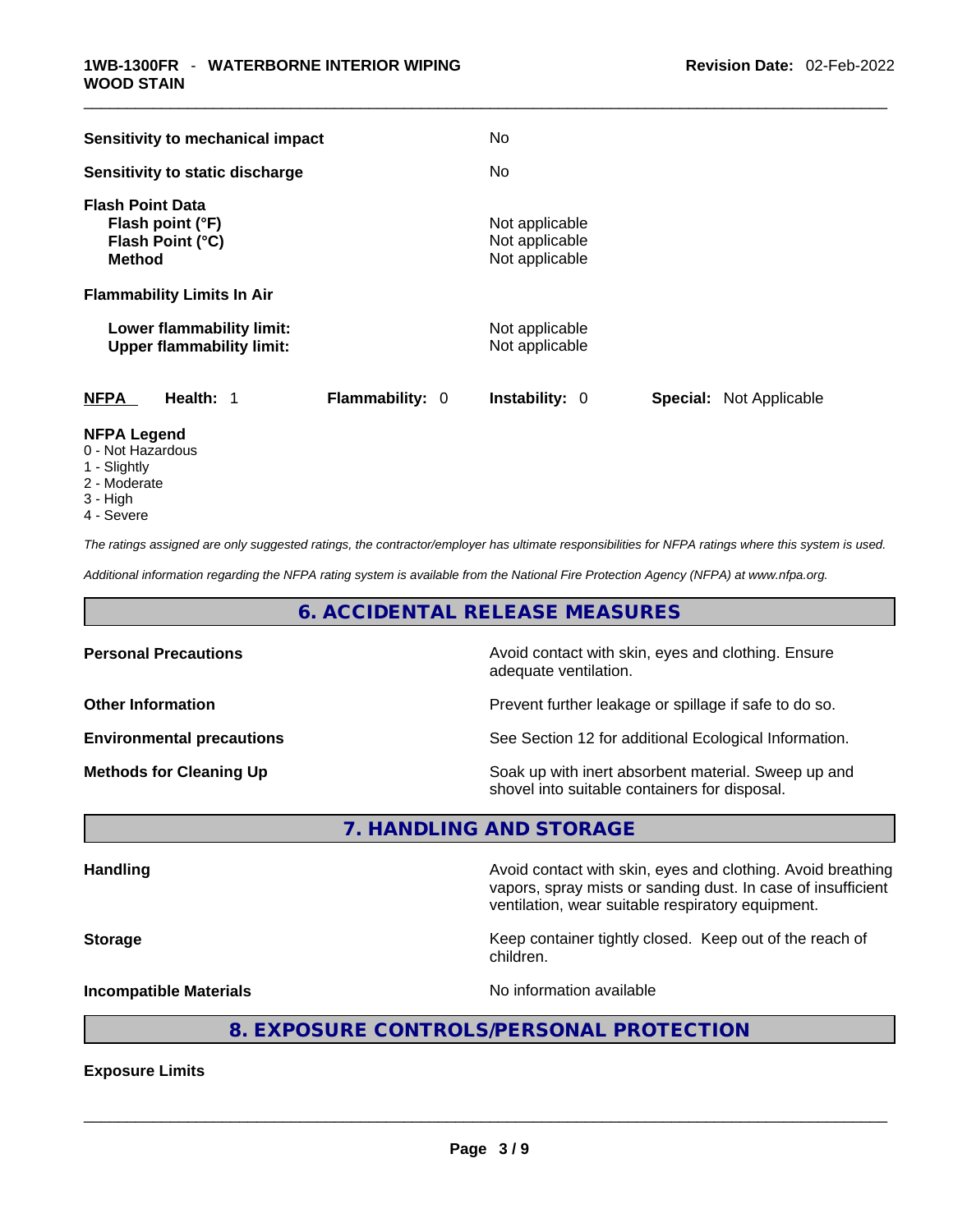| <b>Chemical name</b> | <b>ACGIH TLV</b>                                                                                                                                                        | <b>Alberta</b>                                                                | <b>British Columbia</b>                                                                                                                           | Ontario                                                                        | Quebec                                                                                                         |
|----------------------|-------------------------------------------------------------------------------------------------------------------------------------------------------------------------|-------------------------------------------------------------------------------|---------------------------------------------------------------------------------------------------------------------------------------------------|--------------------------------------------------------------------------------|----------------------------------------------------------------------------------------------------------------|
| Kaolin, calcined     | STEL: $10 \text{ mg/m}^3$ Zr<br>TWA: $5 \text{ mg/m}^3$ Zr<br>TWA: $0.02 \text{ mg/m}^3$ Mn $\vert$<br>respirable particulate<br>matter<br>TWA: $0.1 \text{ mg/m}^3$ Mn | $5 \text{ mg/m}^3$ - TWA 0.2<br>mg/m <sup>3</sup> - TWA<br>10 mg/m $3 -$ STEL | $5 \,\mathrm{mg/m^3}$ - TWA 0.2<br>mg/m <sup>3</sup> - TWA<br>$0.02 \text{ mg/m}^3$ - TWA<br>10 mg/m $3 -$ STEL<br>Adverse reproductive<br>effect | mg/m <sup>3</sup> - TWA<br>$0.1$ mg/m <sup>3</sup> - TWA<br>10 $mq/m^3$ - STEL | 5 mg/m <sup>3</sup> - TWA 0.02 $\vert$ 0.2 mg/m <sup>3</sup> - TWAEV 5<br>$mq/m3$ - TWAEV<br>10 $mq/m3$ - STEV |
|                      | inhalable particulate<br>matter                                                                                                                                         |                                                                               |                                                                                                                                                   |                                                                                |                                                                                                                |
| Nepheline syenite    | N/E                                                                                                                                                                     | N/E                                                                           | N/E                                                                                                                                               | 10 mg/m $3$ - TWA                                                              | N/E                                                                                                            |

#### **Legend**

ACGIH - American Conference of Governmental Industrial Hygienists Alberta - Alberta Occupational Exposure Limits British Columbia - British Columbia Occupational Exposure Limits Ontario - Ontario Occupational Exposure Limits Quebec - Quebec Occupational Exposure Limits N/E - Not established

## **Personal Protective Equipment**

**Engineering Measures Ensure** Ensure adequate ventilation, especially in confined areas.

Safety glasses with side-shields. **Skin Protection Protection Protective gloves and impervious clothing. Respiratory Protection In case of insufficient ventilation wear suitable respiratory** equipment.

**Hygiene Measures Avoid contact with skin, eyes and clothing. Remove and Hygiene Measures Avoid contact with skin, eyes and clothing. Remove and** wash contaminated clothing before re-use. Wash thoroughly after handling.

### **9. PHYSICAL AND CHEMICAL PROPERTIES**

**Appearance** liquid **Odor Odor Odor Odor Odor Odor** *little or no odor little or no odor little or no odor* **Odor Threshold** No information available **Density (lbs/gal)** 8.5 - 8.9 **Specific Gravity** 1.03 - 1.05 **pH pH** *No* information available **Viscosity (cps) No information available No** information available **Solubility(ies)** No information available **Water solubility Water solubility No information available Evaporation Rate No information available No information available Vapor pressure No information available No information available Vapor density No information available No information available Wt. % Solids** 10 - 20 **Vol. % Solids** 5 - 15 **Wt. % Volatiles** 80 - 90 **Vol. % Volatiles** 85 - 95 **VOC Regulatory Limit (g/L)** <250 **Boiling Point (°F)** 212 **Boiling Point (°C)** 100 **Freezing point (°F)** 32 **Freezing Point (°C)** 0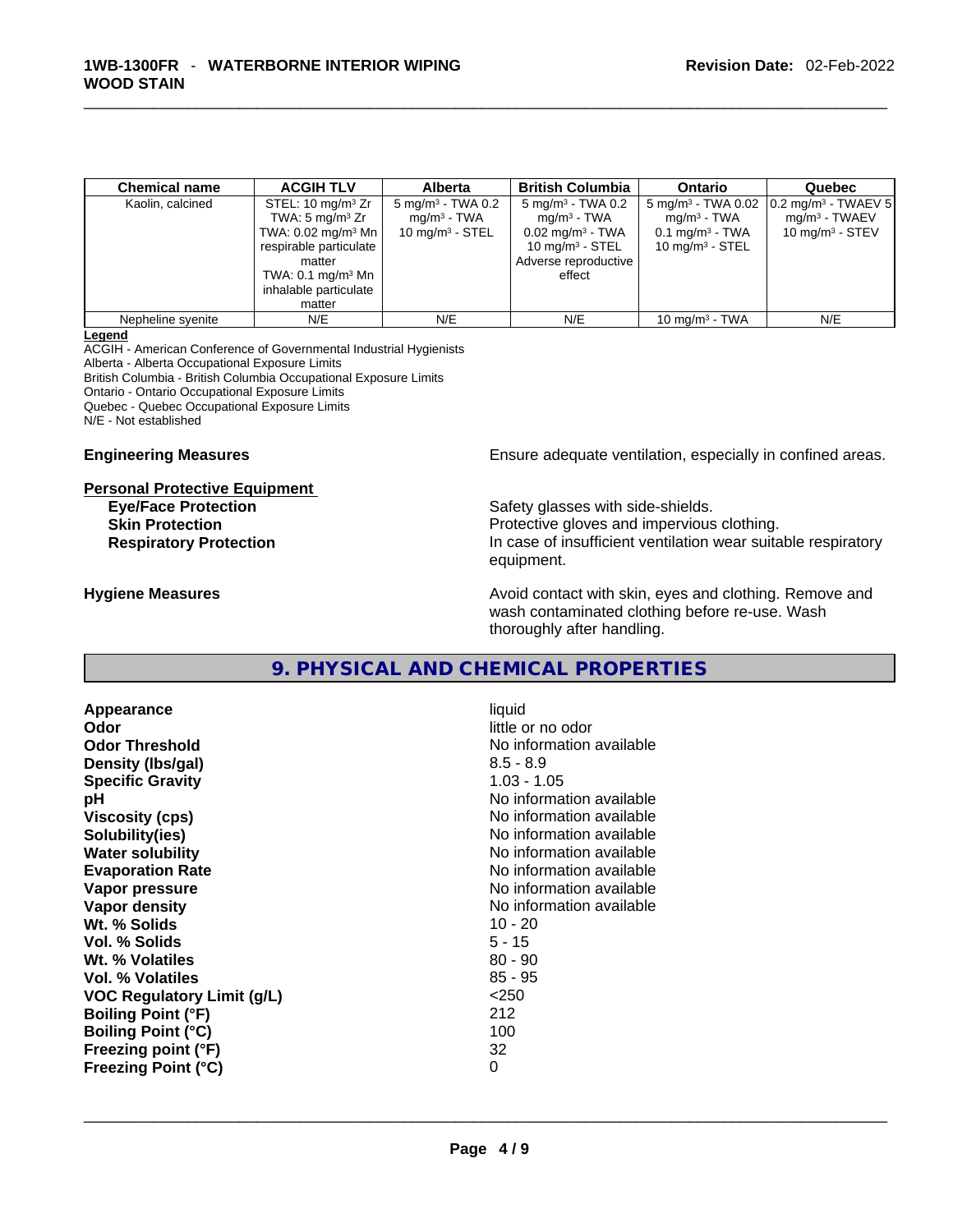- **Flash point (°F)**<br> **Flash Point (°C)**<br> **Flash Point (°C)**<br> **Not** applicable **Flash Point (°C) Method** Not applicable **Flammability (solid, gas)** Not applicable **Upper flammability limit:**<br> **Lower flammability limit:**<br>
Not applicable<br>
Not applicable **Lower flammability limit:**<br> **Autoignition Temperature (°F)** Not applicable available **Autoignition Temperature (°F) Autoignition Temperature (°C)**<br> **Decomposition Temperature (°F)** No information available **Decomposition Temperature (°F) Decomposition Temperature (°C)** No information available **Partition coefficient** No information available
	-

### **10. STABILITY AND REACTIVITY**

**Hazardous Decomposition Products** None under normal use.

**Not Applicable** 

**Chemical Stability** Stable under normal conditions.

**Conditions to avoid Prevent from freezing.** 

**Incompatible Materials No materials** No materials to be especially mentioned.

**Possibility of hazardous reactions** None under normal conditions of use.

#### **11. TOXICOLOGICAL INFORMATION**

#### **Product Information Information on likely routes of exposure**

**Acute Toxicity** 

**Principal Routes of Exposure Exposure** Eye contact, skin contact and inhalation.

**Product Information Information No information available** 

#### **Symptoms** related to the physical, chemical and toxicological characteristics

**Symptoms Symptoms No information available** 

#### **Delayed and immediate effects as well as chronic effects from short and long-term exposure**

**Eye contact Exercise 3 May cause slight irritation** 

**Skin contact Substance may cause slight skin irritation. Prolonged or** Substance may cause slight skin irritation. Prolonged or repeated contact may dry skin and cause irritation. **Inhalation Inhalation Inhalation May cause irritation of respiratory tract. Ingestion Ingestion Index is a structure of the line of the line of the line of the line of the line of the line of the line of the line of the line of the line of the line of the line of the line of the line of the l** vomiting and diarrhea. **Sensitization No information available. Neurological Effects No information available. Mutagenic Effects** No information available. \_\_\_\_\_\_\_\_\_\_\_\_\_\_\_\_\_\_\_\_\_\_\_\_\_\_\_\_\_\_\_\_\_\_\_\_\_\_\_\_\_\_\_\_\_\_\_\_\_\_\_\_\_\_\_\_\_\_\_\_\_\_\_\_\_\_\_\_\_\_\_\_\_\_\_\_\_\_\_\_\_\_\_\_\_\_\_\_\_\_\_\_\_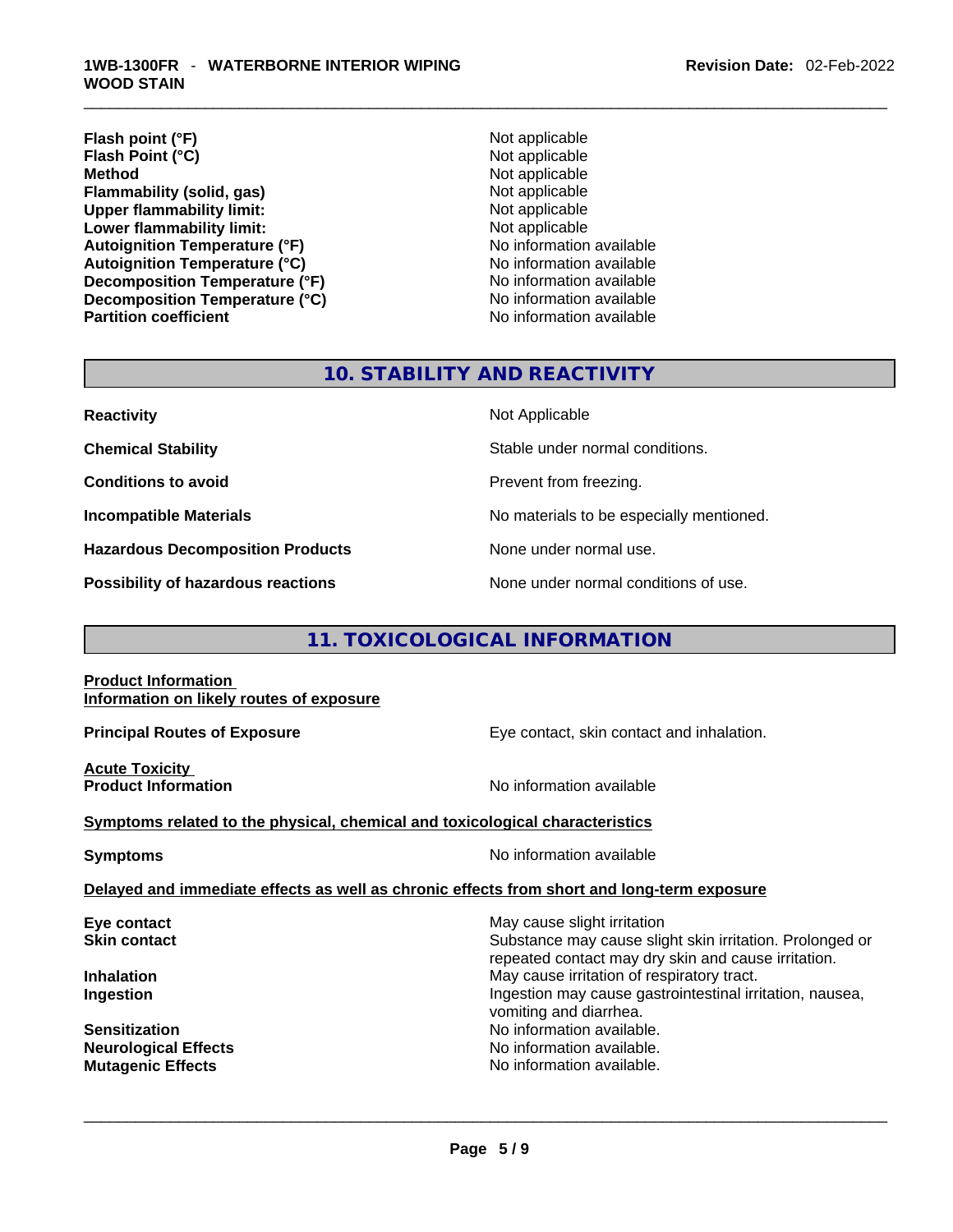**Reproductive Effects**<br> **Reproductive Effects**<br> **No information available.**<br>
No information available. **Developmental Effects<br>Target organ effects STOT** - single exposure **STOT** - **repeated exposure** No information available. **Other adverse effects No information available.**<br> **Aspiration Hazard No information available.**<br>
No information available.

No information available.<br>No information available. No information available.

#### **Numerical measures of toxicity**

**The following values are calculated based on chapter 3.1 of the GHS document**

#### **Component Information**

#### **Chronic Toxicity**

#### **Carcinogenicity**

*There are no known carcinogenic chemicals in this product above reportable levels.* 

#### **12. ECOLOGICAL INFORMATION**

#### **Ecotoxicity Effects**

The environmental impact of this product has not been fully investigated.

#### **Product Information**

#### **Acute Toxicity to Fish**

No information available

#### **Acute Toxicity to Aquatic Invertebrates**

No information available

#### **Acute Toxicity to Aquatic Plants**

No information available

#### **Persistence / Degradability**

No information available.

#### **Bioaccumulation**

No information available.

#### **Mobility in Environmental Media**

No information available.

**Ozone**<br>No information available No information available \_\_\_\_\_\_\_\_\_\_\_\_\_\_\_\_\_\_\_\_\_\_\_\_\_\_\_\_\_\_\_\_\_\_\_\_\_\_\_\_\_\_\_\_\_\_\_\_\_\_\_\_\_\_\_\_\_\_\_\_\_\_\_\_\_\_\_\_\_\_\_\_\_\_\_\_\_\_\_\_\_\_\_\_\_\_\_\_\_\_\_\_\_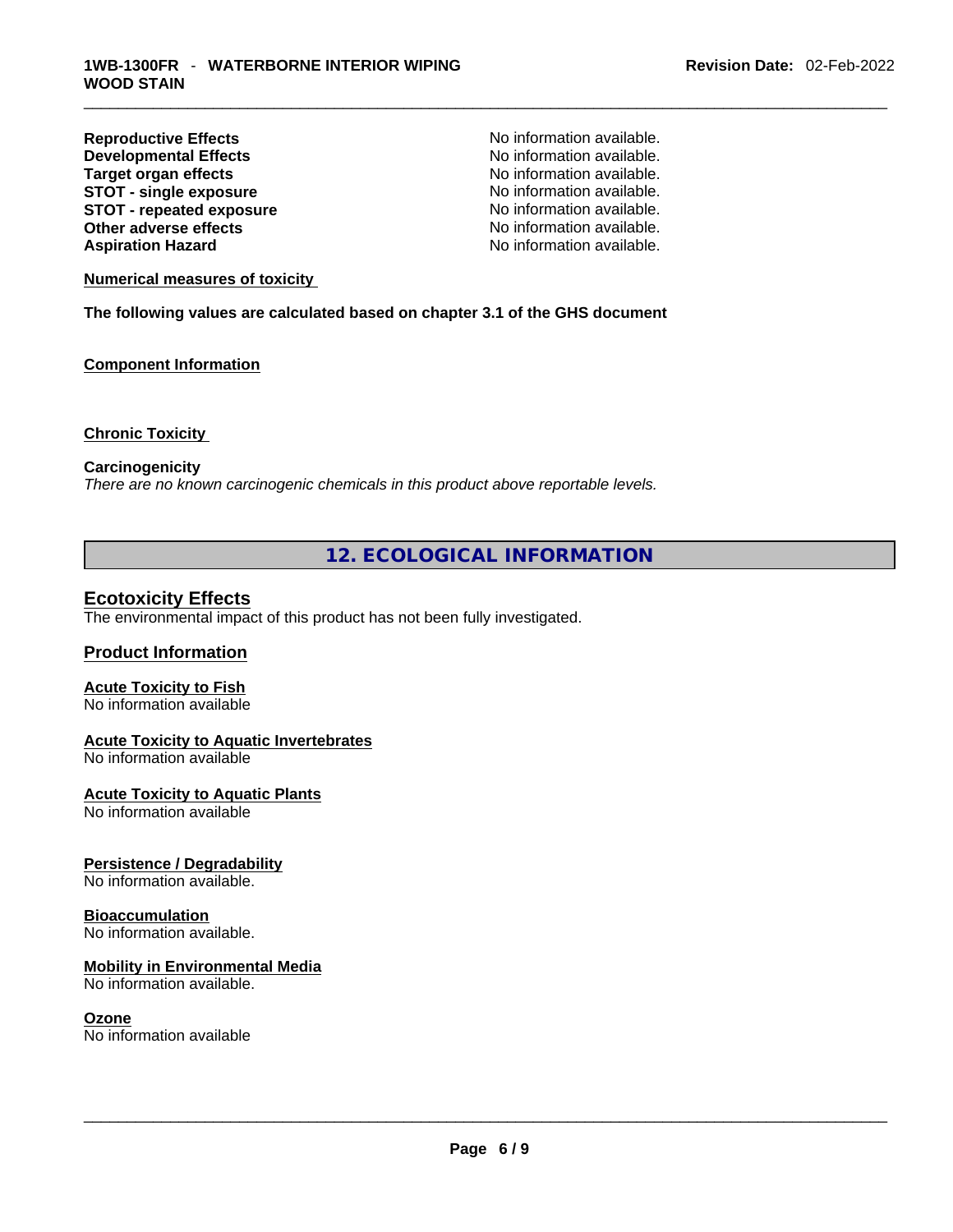#### **Component Information**

#### **Acute Toxicity to Fish**

No information available

#### **Acute Toxicity to Aquatic Invertebrates**

No information available

#### **Acute Toxicity to Aquatic Plants**

No information available

### **13. DISPOSAL CONSIDERATIONS**

**Waste Disposal Method** Dispose of in accordance with federal, state, provincial, and local regulations. Local requirements may vary, consult your sanitation department or state-designated environmental protection agency for more disposal options.

#### **14. TRANSPORT INFORMATION**

**TDG** Not regulated

**IMDG / IMO** Not regulated

**ICAO / IATA** Not regulated

#### **15. REGULATORY INFORMATION**

### **International Inventories**

**TSCA: United States** Yes - All components are listed or exempt. **DSL: Canada Yes - All components are listed or exempt.** 

### **National Pollutant Release Inventory (NPRI)**

#### **NPRI Parts 1- 4**

This product contains the following Parts 1-4 NPRI chemicals:

*None*

#### **NPRI Part 5**

This product contains the following NPRI Part 5 Chemicals: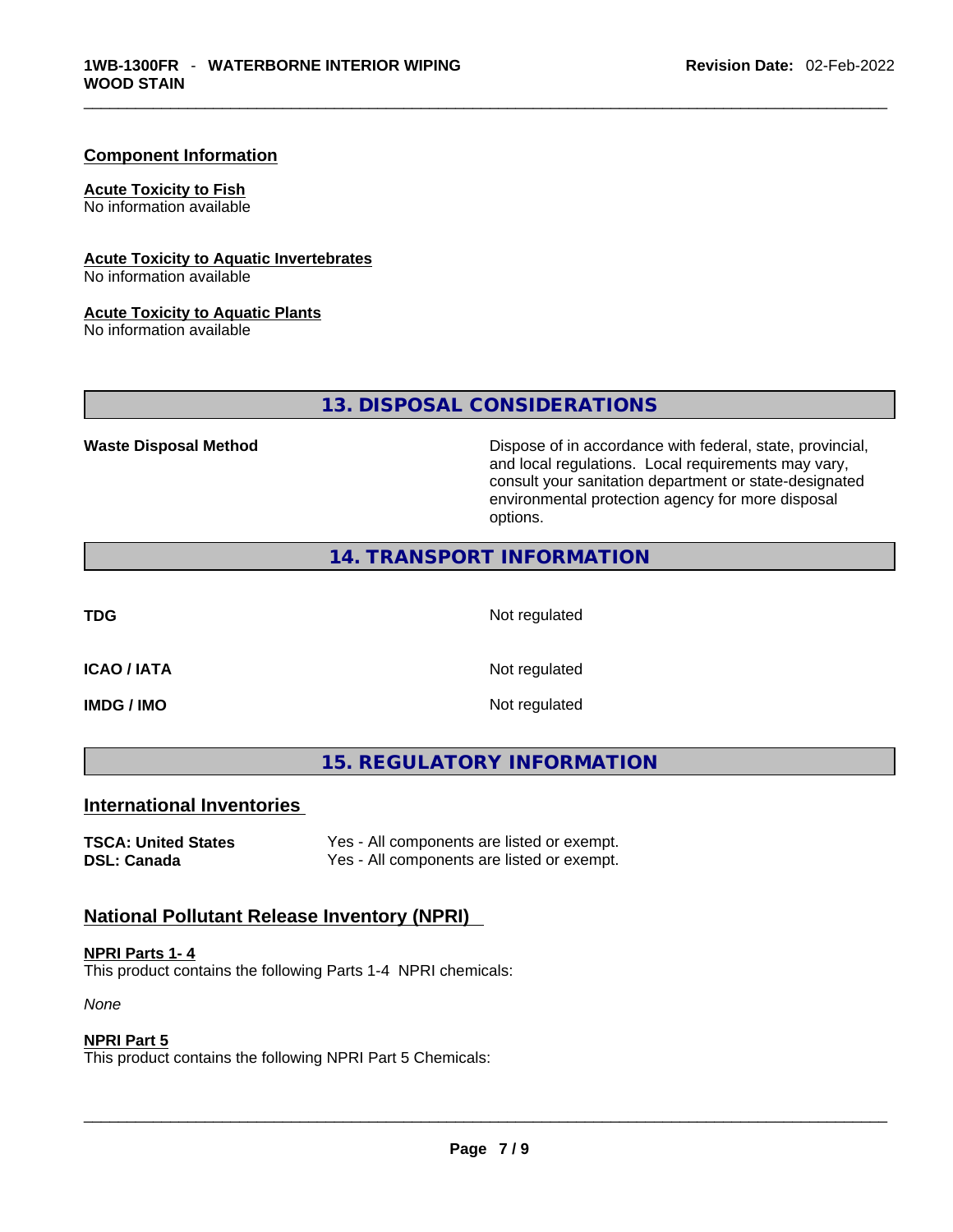#### *None*

#### **WHMIS Regulatory Status**

This product has been classified in accordance with the hazard criteria of the Hazardous Products Regulations (HPR) and the SDS contains all the information required by the HPR.



X - Consult your supervisor or S.O.P. for "Special" handling instructions.

Note: The PPE rating has intentionally been left blank. Choose appropriate PPE that will protect employees from the hazards the material will *present under the actual normal conditions of use.* 

*Caution: HMISÒ ratings are based on a 0-4 rating scale, with 0 representing minimal hazards or risks, and 4 representing significant hazards or risks. Although HMISÒ ratings are not required on MSDSs under 29 CFR 1910.1200, the preparer, has chosen to provide them. HMISÒ ratings are to be used only in conjunction with a fully implemented HMISÒ program by workers who have received appropriate HMISÒ training. HMISÒ is a registered trade and service mark of the NPCA. HMISÒ materials may be purchased exclusively from J. J. Keller (800) 327-6868.* 

 **WARNING!** If you scrape, sand, or remove old paint, you may release lead dust. LEAD IS TOXIC. EXPOSURE TO LEAD DUST CAN CAUSE SERIOUS ILLNESS, SUCH AS BRAIN DAMAGE, ESPECIALLY IN CHILDREN. PREGNANT WOMEN SHOULD ALSO AVOID EXPOSURE.Wear a NIOSH approved respirator to control lead exposure. Clean up carefully with a HEPA vacuum and a wet mop. Before you start, find out how to protect yourself and your family by logging onto Health Canada at

http://www.hc-sc.gc.ca/ewh-semt/contaminants/lead-plomb/asked\_questions-questions\_posees-eng.php.

| <b>Prepared By</b>                                  | <b>Product Stewardship Department</b><br>Benjamin Moore & Co.<br>101 Paragon Drive<br>Montvale, NJ 07645<br>800-225-5554 |
|-----------------------------------------------------|--------------------------------------------------------------------------------------------------------------------------|
| <b>Issuing Date</b>                                 | 02-Feb-2022                                                                                                              |
| <b>Revision Date:</b><br><b>Reason for revision</b> | 02-Feb-2022<br>Not available                                                                                             |

#### **Disclaimer**

The information contained herein is presented in good faith and believed to be accurate as of the effective date shown above. This information is furnished without warranty of any kind. Emplovers should use this information only as a **supplement to other information gathered by them and must make independent determination of suitability and** completeness of information from all sources to assure proper use of these materials and the safety and health of employees. Any use of this data and information must be determined by the user to be in accordance with applicable